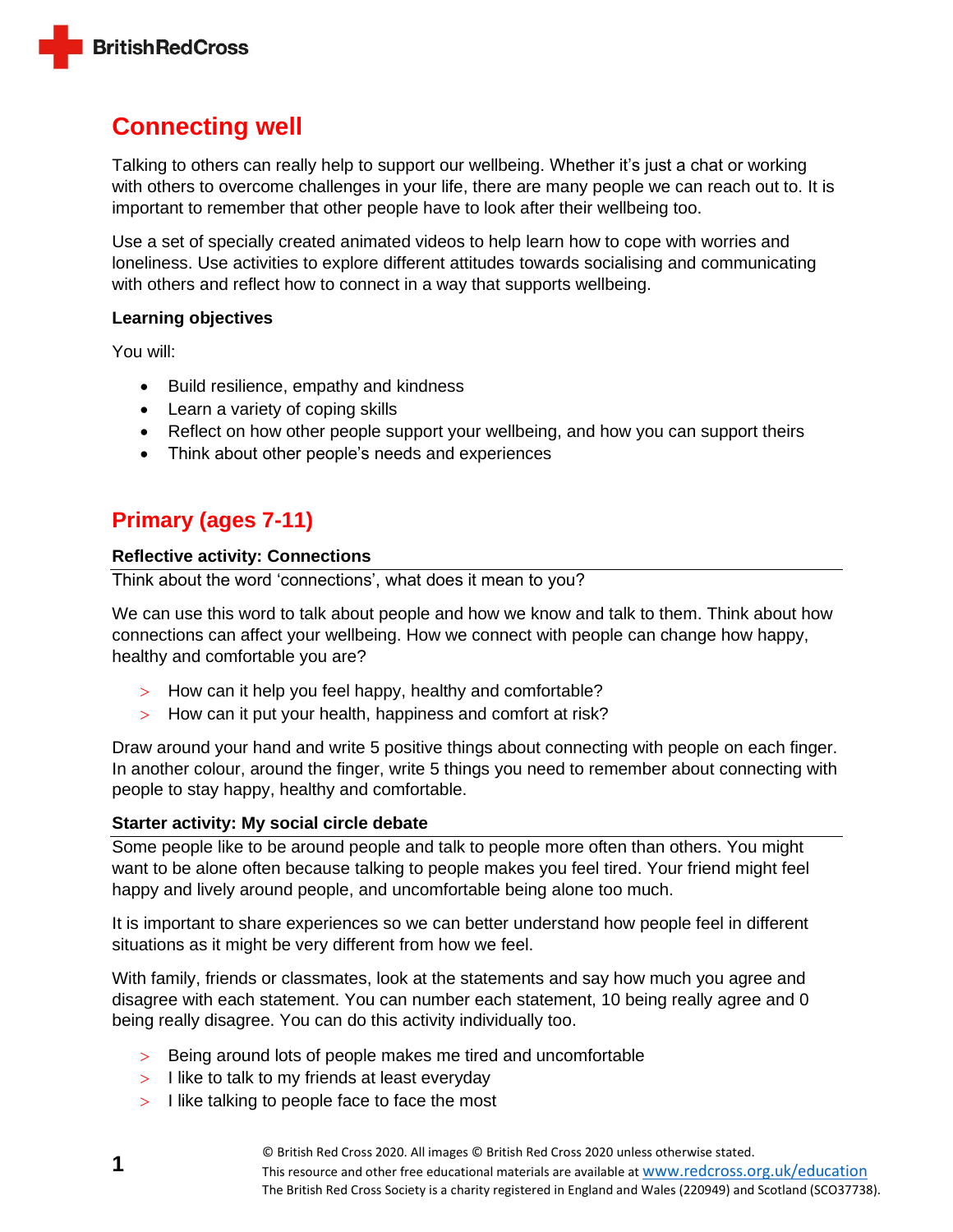

- $>$  I like spending time alone
- $>$  I want to be with other people most of the time
- $>$  I like having lots of different friends
- $>$  If I don't talk to a friend or another person every day, I feel sad
- $>$  I like having just one or two good friends

Compare your answers and discuss your differences. Do other people feel the same as you?

#### **Video activity: Web of connections**

[Watch the Web of connections video](https://www.youtube.com/watch?v=6mc0S7x91Bs) and do the activity in the video. How many people are in your web? In what different ways can you contact them?

After writing down how your connections help you and you help them, read through and reflect. What do you know about your connections – what do they like? What needs do they have? What can you do to help them or be kind to them?

### **Extension activity: Understanding others**

Think about the first 'My social circle' activity. What happens if one of your connections is busy or doesn't want to talk to anyone that day. Draw two friends on a piece of paper. One friend doesn't want to talk to other people today. The other friend really wants to talk to someone. How can each friend help the other and be kind to themselves at the same time? Write down your ideas around the person.

Maybe the person who wants to talk can talk to someone else, or write what they want to say down somewhere. The person who doesn't want to talk can set a time the next day to speak to their friend.

Why is it important to remember how other people feel and experience things?

## **Extension activity: Write a letter to a friend**

Write a letter, email or postcard to your friend who is busy or far away. Think about all the things you want to say to them and write it down, or draw them a picture to show how you feel. You can show (or send) them the letter or picture when you next speak to them.

## **Secondary (ages 11-18)**

## **Reflective activity: Connections**

Think about the word 'connections', what does it mean to you?

We can use this word to talk about people and how we know and talk to them. Think about how connections can affect your wellbeing.

- > How can it help your physical, emotional and psychological wellbeing?
- > How can it put your physical, emotional and psychological wellbeing at risk?

Write down 5 ways connecting with others can help support your wellbeing and 5 things you need to remember when connecting with others to protect your wellbeing.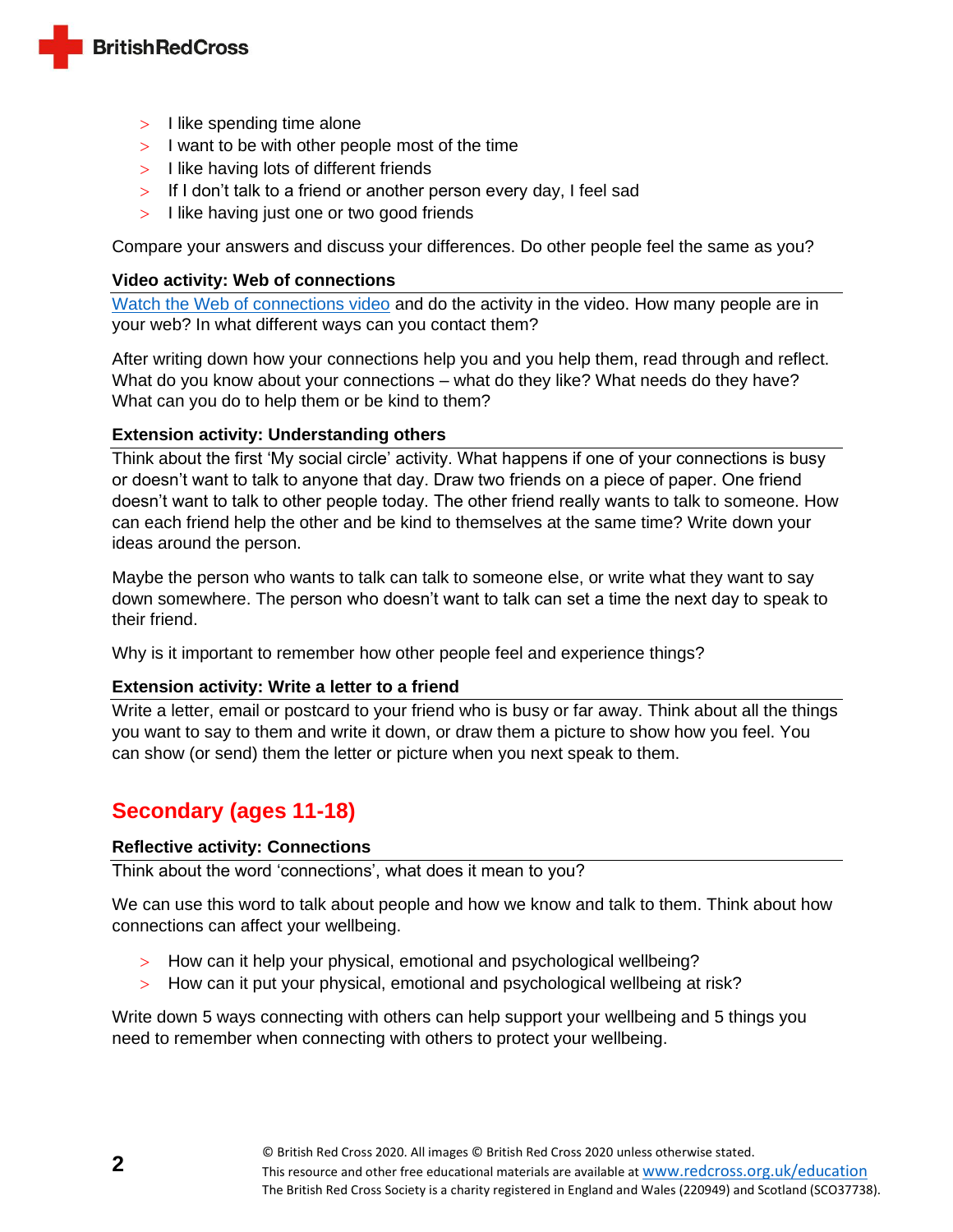

Setting boundaries of how you want to connect and interact with others can help protect your wellbeing. Likewise, respecting other people's boundaries is important for protecting their wellbeing.

### **Starter activity: My social circle debate**

Some people like to be around people and talking to people more often than others. You might want to be alone often because talking to people makes you feel tired. Your friend might feel happy and lively around people, and exhausted being alone. Sometimes we call these kinds of people "introverted" and "extroverted" people.

It is important to share experiences so we can better understand how people feel in different situations as it might be very different from how we feel.

With family, friends or classmates, look at the statements and say how much you agree and disagree with each statement. You can number each statement, 10 being really agree and 0 being really disagree. You can also do this activity individually.

- $>$  Being around lots of people makes me tired and uncomfortable
- $>$  I like to talk to my friends at least everyday
- $>$  I like talking to people face to face the most
- > Being able to connect using modern technology helps wellbeing
- $>$  I like spending time alone
- $>$  I want to be with other people most of the time
- $>$  I like having lots of different friends
- $>$  If I don't talk to a friend or other person everyday, I feel sad
- $>$  I like having just one or two good friends
- $>$  I enjoy going to big social events
- $>$  I prefer doing things on my own
- $>$  I tell the people closest to me about my feelings and problems

Compare your answers and discuss your differences. Do other people feel the same as you?

#### **Video activity: Web of connections**

[Watch the Web of connections video](https://www.youtube.com/watch?v=6mc0S7x91Bs) and do the activity in the video. How many people are in your web? In what different ways can you contact them?

After writing down how your connections help you and you help them, read through and reflect. What do you know about your connections – what do they like? What needs do they have? What can you do to help them or be kind to them?

## **Extension activity: Understanding others**

Think about the first 'My social circle' activity. What happens if one of your connections is busy or doesn't want to talk to anyone that day. Draw two friends on a piece of paper. One friend is more introverted and doesn't want to talk to other people today. The other friend is more extroverted and really wants to talk to someone. How can each friend help the other and be kind to themselves at the same time? Write down your ideas around the person.

Maybe the person who wants to talk can talk to someone else, or write what they want to say down somewhere. The person who doesn't want to talk can set a time the next day to speak to their friend.